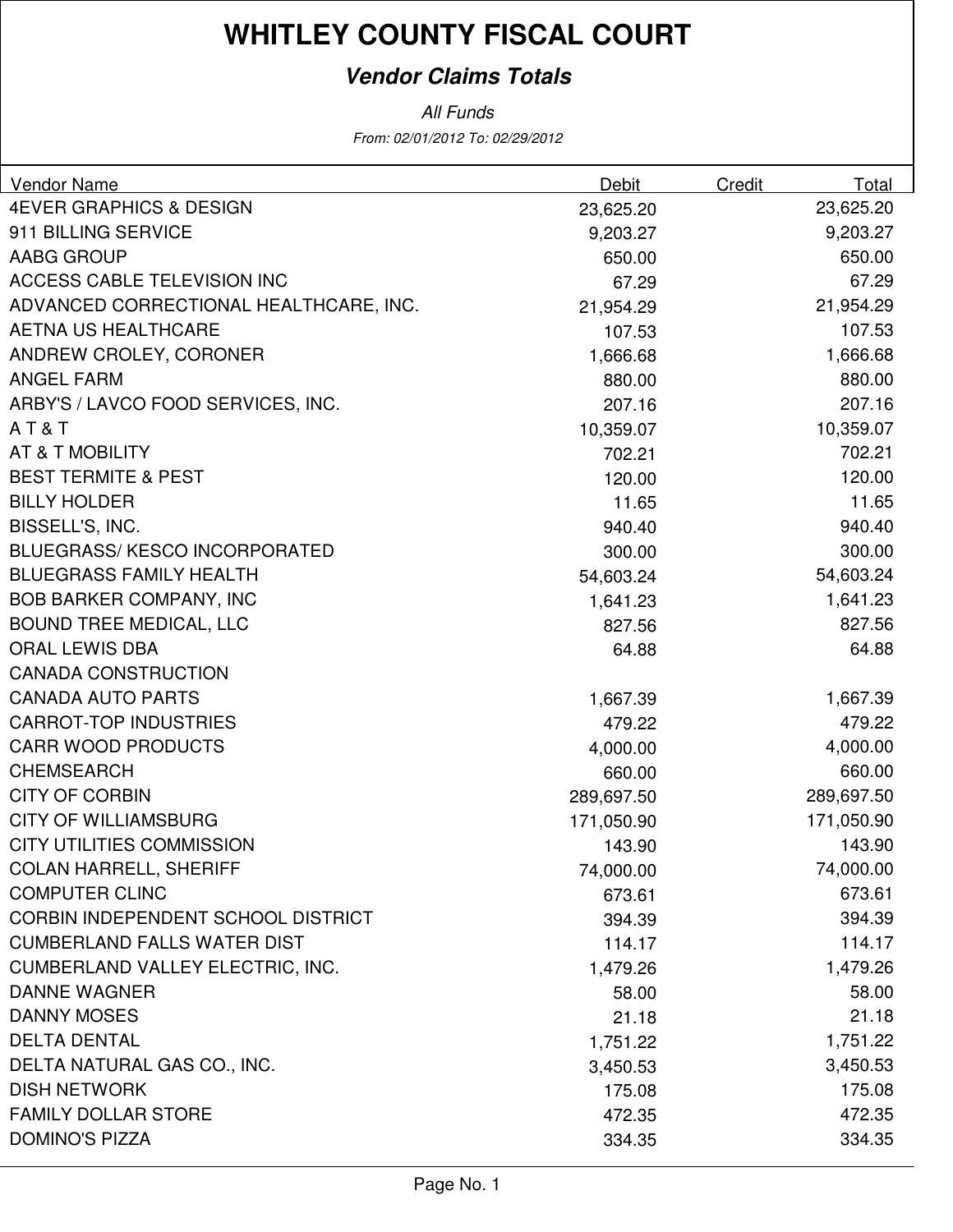#### **Vendor Claims Totals**

All Funds

From: 02/01/2012 To: 02/29/2012

| Vendor Name                         | Debit     | Credit | Total     |
|-------------------------------------|-----------|--------|-----------|
| <b>ELLIS SANITATION</b>             |           |        |           |
| ELLISON'S SANITARY SUPPLY CO., INC. | 785.44    |        | 785.44    |
| EMCON HOME GUARD, INC.              | 4,540.00  |        | 4,540.00  |
| <b>ENSITE, LLC</b>                  | 118.75    |        | 118.75    |
| <b>ERNIE MOORE</b>                  | 240.00    |        | 240.00    |
| <b>EZ COUNTRY</b>                   | 408.00    |        | 408.00    |
| <b>FALLS FORD</b>                   | 255.23    |        | 255.23    |
| <b>FLEETONE</b>                     | 24,185.91 |        | 24,185.91 |
| G & K SERVICES, INC                 | 856.16    |        | 856.16    |
| G & E DRIVE-IN                      | 51.02     |        | 51.02     |
| <b>HARDEE'S</b>                     | 992.56    |        | 992.56    |
| HARP ENTERPRISES, INC.              | 104.21    |        | 104.21    |
| HINKLE CONTRACTING CORPORATION      | 19,544.53 |        | 19,544.53 |
| <b>HINKLE CRANE SERVICE</b>         | 30.00     |        | 30.00     |
| <b>HOBART CORP</b>                  | 341.95    |        | 341.95    |
| <b>HOLSTON GASES</b>                | 3,063.41  |        | 3,063.41  |
| <b>HOMETOWN IGA #57</b>             | 500.21    |        | 500.21    |
| <b>JAMIE FUSON</b>                  | 428.45    |        | 428.45    |
| <b>JOE HILL ELECTRICAL</b>          | 2,968.80  |        | 2,968.80  |
| <b>JONES GROCERY</b>                | 30.98     |        | 30.98     |
| <b>JUDY BRIMM</b>                   | 299.40    |        | 299.40    |
| <b>JUSTICE SHAMROCK GLASS</b>       | 491.12    |        | 491.12    |
| <b>KAREN BENNETT</b>                | 85.25     |        | 85.25     |
| KAY SCHWARTZ, COUNTY CLERK          | 5,125.00  |        | 5,125.00  |
| KELLWELL FOOD MANAGEMENT            | 36,277.84 |        | 36,277.84 |
| KU                                  | 14,015.48 |        | 14,015.48 |
| <b>KFC</b>                          | 154.02    |        | 154.02    |
| <b>KIMBELL MIDWEST</b>              | 242.03    |        | 242.03    |
| KNOX COUNTY UTILITIES COMMISSION    | 15.87     |        | 15.87     |
| <b>KY CORRECTIONAL INDUSTRIES</b>   | 3,735.00  |        | 3,735.00  |
| <b>KENTUCKY STATE TREASURER</b>     | 25,347.89 |        | 25,347.89 |
| LIDA J. POWERS                      | 600.00    |        | 600.00    |
| <b>LIGHTSQUARED LP</b>              | 79.13     |        | 79.13     |
| LITTLE CAESARS ENTERPRISES, INC.    | 43.60     |        | 43.60     |
| <b>LONDON RADIO SERVICE</b>         | 39,659.98 |        | 39,659.98 |
| <b>LYTTLE'S TELEPHONE</b>           | 1,310.00  |        | 1,310.00  |
| <b>MACKS UPHOSTERY</b>              | 100.00    |        | 100.00    |
| <b>MAIDEN DRUG CO.</b>              | 14.82     |        | 14.82     |
| <b>MASON GENERAL SECURITY</b>       | 150.00    |        | 150.00    |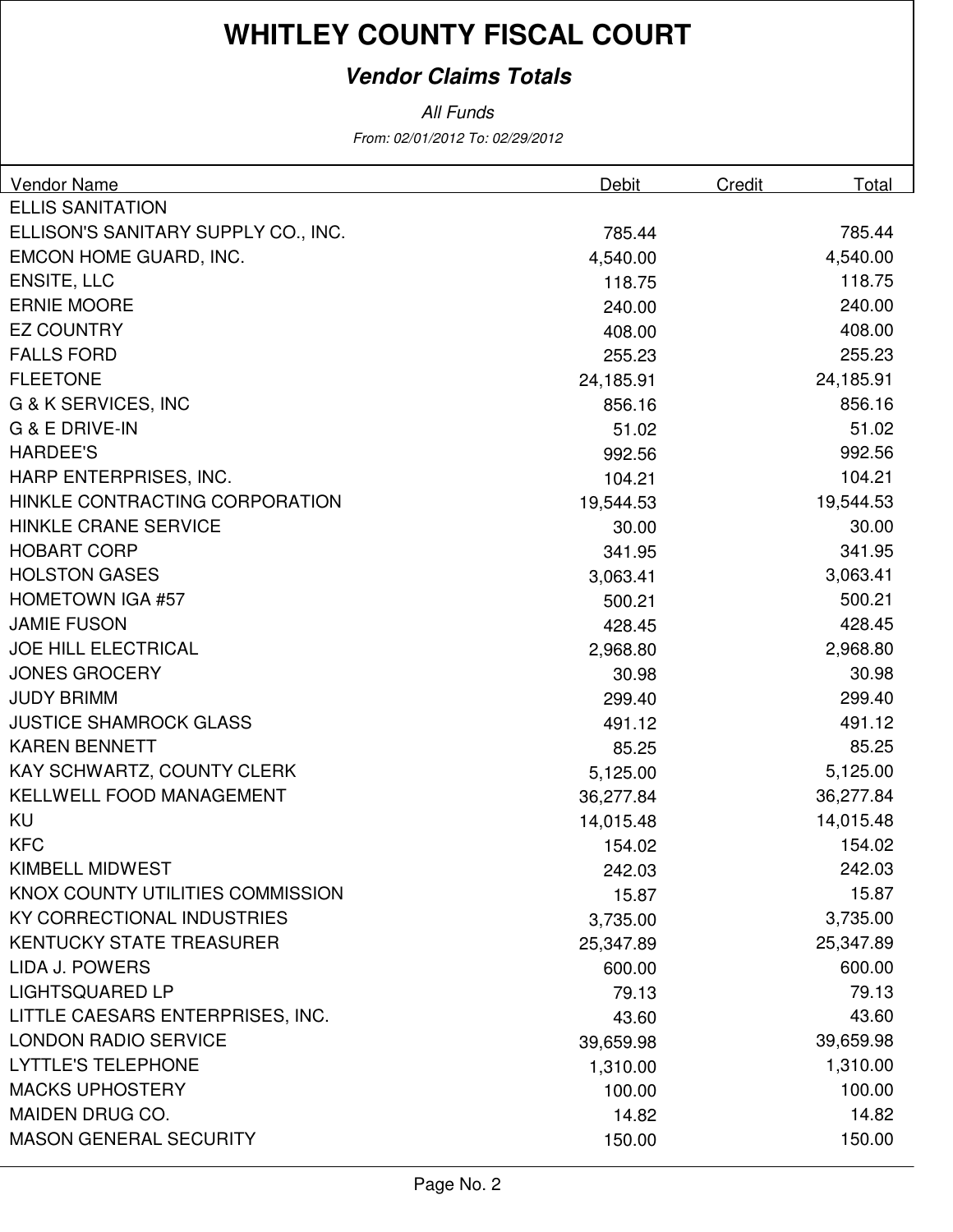#### **Vendor Claims Totals**

From: 02/01/2012 To: 02/29/2012 All Funds

| Vendor Name                      | Debit      | Credit | Total      |
|----------------------------------|------------|--------|------------|
| <b>MISTY GAVIN</b>               | 85.24      |        | 85.24      |
| <b>MORGAN TRUCK PARTS</b>        | 802.00     |        | 802.00     |
| <b>M.R. TRANSMISSIONS</b>        | 806.00     |        | 806.00     |
| <b>NEWS JOURNAL</b>              | 321.32     |        | 321.32     |
| NEWWAVE COMMUNICATIONS           | 67.88      |        | 67.88      |
| <b>OWENS AUTO PARTS</b>          | 944.60     |        | 944.60     |
| PATTERSON CREEK VFD              | 200.00     |        | 200.00     |
| PHIL BRENNENSTUHL                | 327.45     |        | 327.45     |
| <b>PLANET EARTH PC</b>           | 568.22     |        | 568.22     |
| POFF CARTING SERVICE             | 2,434.42   |        | 2,434.42   |
| PREFERRED LAB SERVICE            | 850.00     |        | 850.00     |
| PREWITT FARM SUPPLY              | 799.98     |        | 799.98     |
| PRINT SOURCE CONSULTING          | 720.28     |        | 720.28     |
| <b>QUALITY CARE AUTO SERVICE</b> | 4,087.76   |        | 4,087.76   |
| <b>QUILL CORPORATION</b>         | 2,224.68   |        | 2,224.68   |
| <b>RADIO SHACK</b>               | 30.18      |        | 30.18      |
| R. C. MILLER OIL CO.             | 7,176.59   |        | 7,176.59   |
| <b>ROBBIE BROWN</b>              | 425.59     |        | 425.59     |
| <b>ROCKY BROWN</b>               | 150.00     |        | 150.00     |
| <b>ROGER WELLS</b>               | 336.60     |        | 336.60     |
| SAGE SOFTWARE, INC.              | 795.00     |        | 795.00     |
| <b>SCOTT'S AUTO GLASS</b>        | 165.00     |        | 165.00     |
| SHERWIN WILLIAMS CO.             | 92.67      |        | 92.67      |
| SOUTHEASTERN EMERGENCY EQUIP.    | 1,051.82   |        | 1,051.82   |
| SOUTHEASTERN KY MAINTENANCE      | 579.00     |        | 579.00     |
| SOUTH EASTERN JANITORIAL SUPPLY  | 1,792.40   |        | 1,792.40   |
| SOUTHERN REBINDING, INC.         | 1,427.91   |        | 1,427.91   |
| STERICYCLE, INC.                 | 243.24     |        | 243.24     |
| <b>SUBWAY</b>                    | 122.01     |        | 122.01     |
| <b>TEKS WORK</b>                 | 10,828.50  |        | 10,828.50  |
| THE EMBROIDERY PLACE             | 374.00     |        | 374.00     |
| 2 GETON NET, INC.                | 89.99      |        | 89.99      |
| US BANK CT - LOUISVILLE - KY     | 412.36     |        | 412.36     |
| <b>VERIZON SOUTH</b>             |            |        |            |
| <b>VERIZON WIRELESS</b>          | 65.79      |        | 65.79      |
| <b>WALLACE BRADEN</b>            | 95.49      |        | 95.49      |
| <b>WANDA SIMONS, CPA</b>         | 2,500.00   |        | 2,500.00   |
| <b>WAYNES WORLD</b>              | 556.00     |        | 556.00     |
| WHITLEY COUNTY FISCAL COURT      | 312,763.00 |        | 312,763.00 |
|                                  |            |        |            |